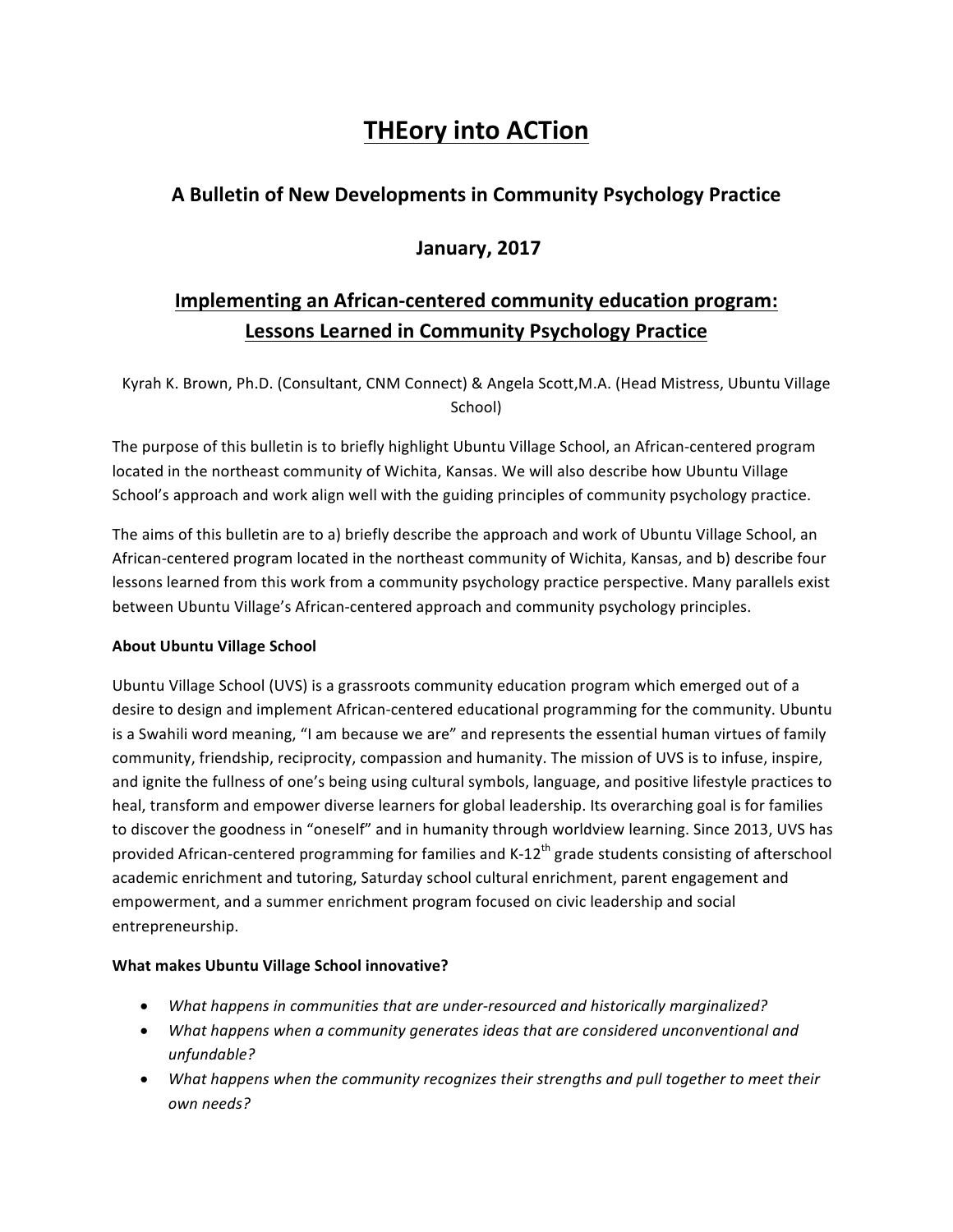Well, innovation happens. Grassroots initiatives and/or African-centered programs are certainly not new. But, what makes UVS innovative is how it served as a new solution for very old problems in this particular community. UVS was created as a direct, grassroots response to community-identified needs. In 2012, following the death of Trayvon Martin and gross injustices occurring in the local community, the Wichita African American Council of Elders hosted equity-focused community village roundtables. From those community roundtables, a small group of individuals dedicated to stabilizing families through education began meeting regularly and eventually pulled their resources together to transform the idea of a village school into a reality. Also, UVS was designed to meet important psychological, educational and cultural needs of African/African-American families in this particular community. The program's approach and activities are informed by and centered in unifying African principles, values and traditions. An African-centered approach places value on respect for human diversity, the complimentary nature of "self" and "community", the principles of cooperation and collective responsibility, and on the contributions of people of African descent to the global community.

#### Lessons Learned from implementing a Village School: A Community Psychology Perspective

#### *1. Seek out strategic partnerships that promote program sustainability.*

UVS is operated by a small volunteer staff. Its ability to thrive is, in large part, due to its strong, strategic partnerships with individuals and organizations. Founding members brought in many of these partnerships early on though their human and fiscal resources. For individuals engaged in program planning or grassroots initiatives, it is important to assess what stakeholders are at the table and what resources can be dedicated to the initiative. Another strategy that UVS implemented was the Ujima Collective which was created to build a network of individual, agency, and organizational partners and to systematically address issues beyond the scope of one group. Ujima is a Swahili word meaning "collective work and responsibility" which speaks to how UVS and other entities must work together to accomplished shared goals. UVS partners with service organizations, nonprofits, business and other community-based groups. As a part of this strategy, a considerable amount of thought goes into how a potential partnership may create additional opportunities. One of these partners is Holy Savior Catholic Academy (HSCA) which provides in-kind use of facilities and resources for UVS. HSCA is located in the heart of the northeast Wichita community and opens its doors to families and students from diverse racial, economic and religious backgrounds. This strategic, mutually beneficial partnership has ensured that the HSCA student body and the surrounding community have access to the benefits of UVS programing. HSCA has also played a key role in supporting UVS' infrastructure, growth and sustainability. For example, HSCA principal's affiliation with service and faith-based groups has led to new partnerships as well as gaining  $501c(3)$  status.

#### 2. Be intentional and clear about your program's goals and values.

The process of forming new partnerships isn't always easy. UVS staff have learned the importance of being intentional in relationship building with other organizations. Before establishing partnerships these key questions are asked: *What is the goal of this partnership? How can our organizations help one* another? How will this partnership benefit the children and the community? Do we share the same vision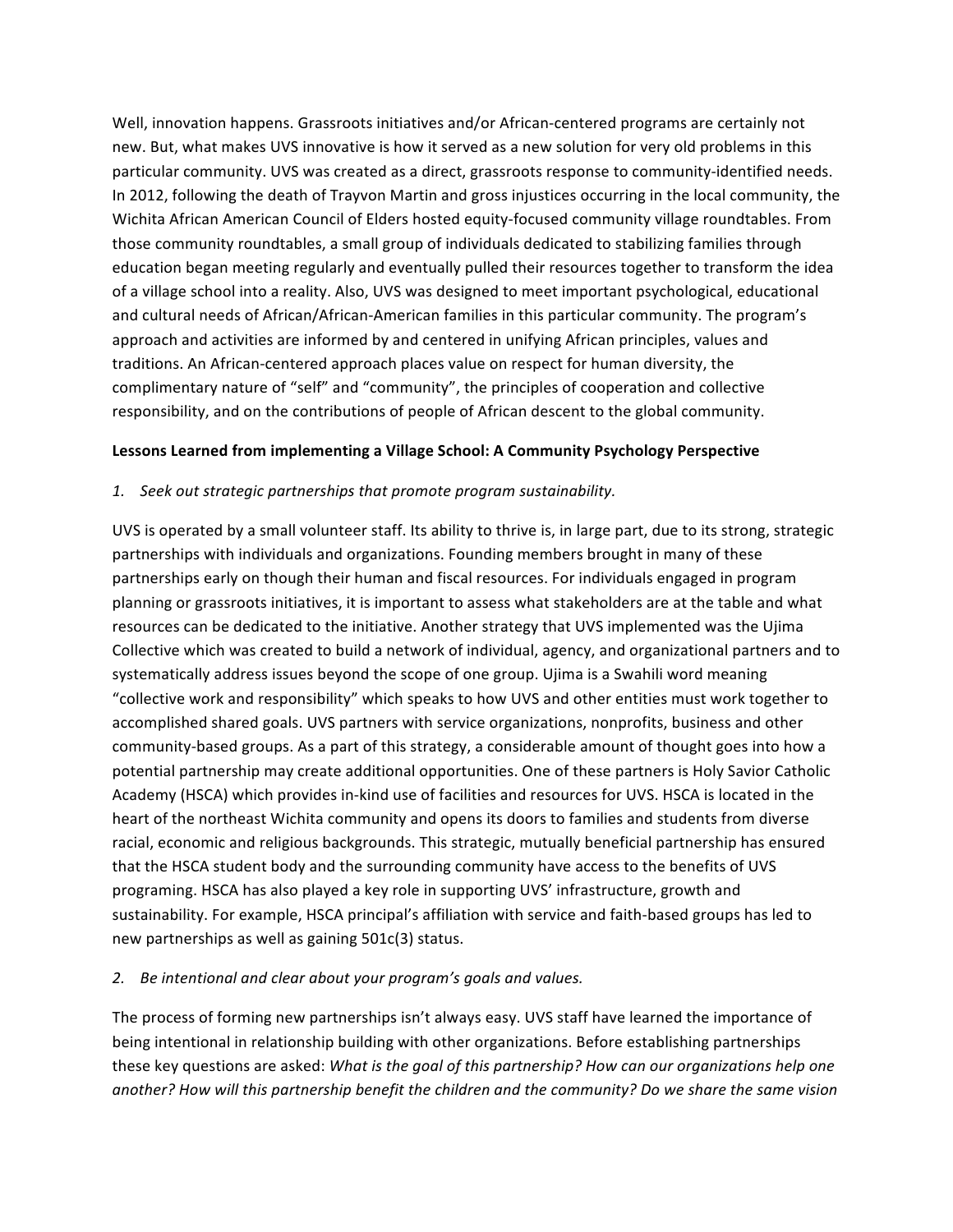and values? By engaging in these questions early on, UVS has been able to form more meaningful and sustainable relationships. UVS has also used a similar line of questioning with funding opportunities. This is because there is great value placed on program integrity and shared values. A major lesson learned is that not all opportunities for partnerships are going to have a shared vision nor are they always in the best interest of the population your program serves. It is important to remember that, although you may be a small program or initiative, it is okay to stay true to your values and be intentional about who you partner with.

#### *3. Identify clear roles with families to promote meaningful program engagement.*

In addition to partnerships, parent and community engagement have been key to the success of UVS. There is a saying at UVS that, "everyone is the village has a role." This saying speaks to the program's approach to promoting meaningful engagement. A common challenge for many programs is trying to get family or community members to be consistently involved and perhaps develop self-directed engagement (in other words a 'get in where you fit in' approach). To address this challenge, UVS used surveys and informal discussions with parents to develop an understanding of what roles they felt the most comfortable performing. Using that information, staff continuously work with parent to establish and validate their role. Some parents are solely responsible for bringing snacks and others may help facilitate lessons. Although every parent is not actively engaged, there is a dedicated group of parents who remain engaged because they are serving a very clear role that contributes to program success. It is important for practitioners to understand that sometimes we hold assumptions about what constitutes meaningful engagement. In practice, though, it is important to encourage families to define what meaningful engagement realistically looks like for themselves and we must adjust.

#### *4. Explore creative community engagement strategies to promote program input.*

Since its inception, UVS has strived to respond to community need and provide a space where community innovation can be nurtured. UVS staff uses evaluation to gather feedback from students and parents and inform curriculum and program improvement. This year, UVS partnered with a service organization to implement a Rites of Passage program for African American boys. A major challenge of this initiative was the recruitment and retention of male volunteers. Also, in line with community psychology values, UVS staff wanted to make sure the Rites of Passage curriculum was responsive to students' community context. As a result, a short open-ended survey was launched to obtain feedback from African American men on what they felt were important topics or issues they wish they would have been taught. Survey respondents provided insightful information which helped to inform curriculum development. In addition, as a recruitment strategy, at the end of the survey male respondents were invited to sign up to be volunteers for the program. In doing so, a group of male volunteers, who were invested in the topic, were recruited to the program. This strategy was guided by thinking of community members as experts which is well aligned with community psychology practice values. It is important to remember that our communities hold expertise that can inform program development and improvement. Also, some community engagement strategies can be simple, yet effective.